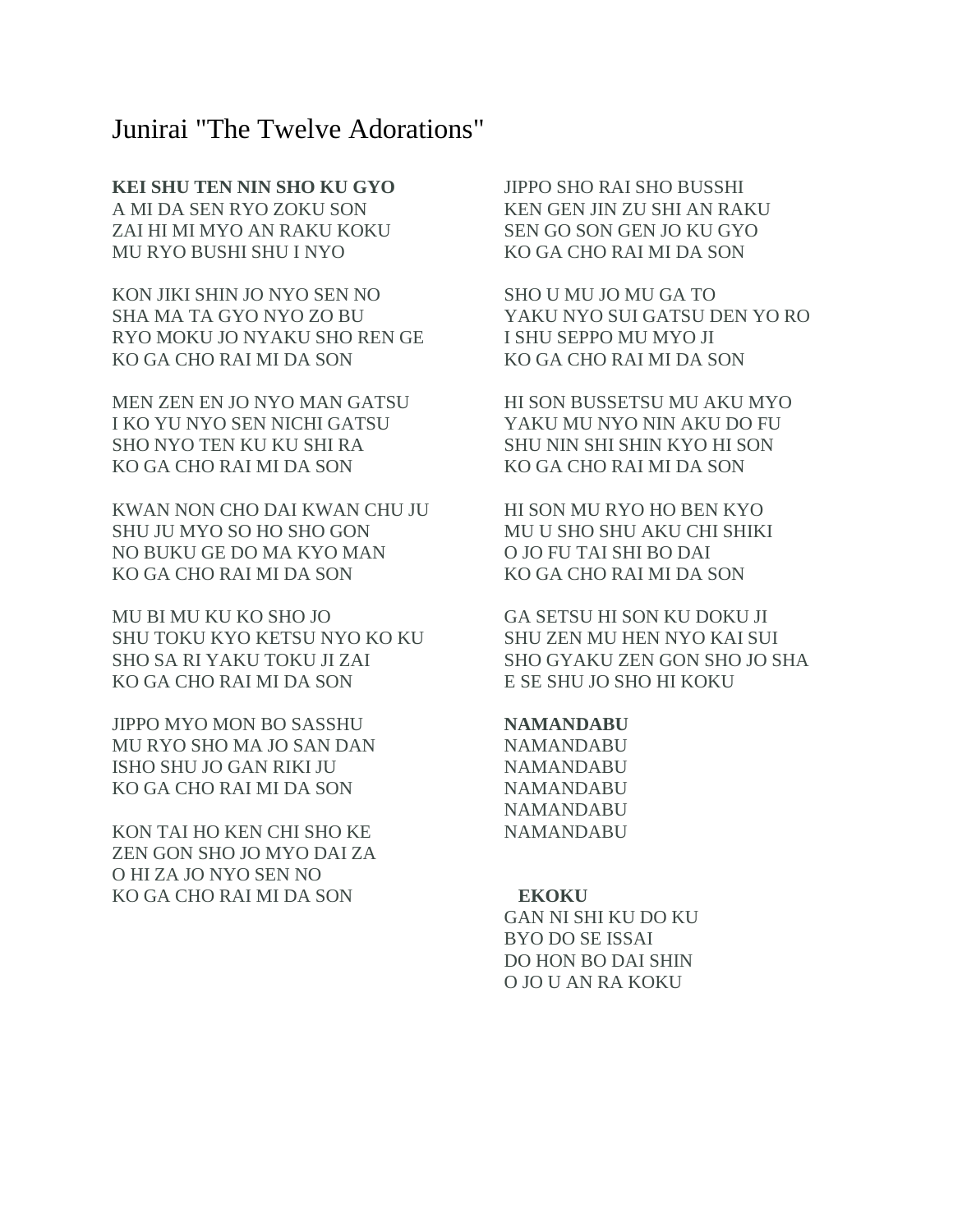# **ABOUT JUNIRAI**

Junirai was written by Nagarjuna (c. 2nd –3rd BCE) the first of the Seven Masters of Jodo Shinshu. It expresses eloquently the depth of Nagarjuna's gratitude to Amida Buddha.

The English translation of this gatha is from the Shinshu Seiten, Jodo Shin Buddhist Teaching, published by the Buddhist Churches of America, 1978.

## **JUNIRAI TRANSLATION**

Before Amida Buddha, whom Deva and men worship, I humble myself in deepest reverence. In His wondrous Land of Bliss Surrounded is He by countless Bodhisattvas.

His golden form shines forth pure, like the King of Mount (Sumeru); His practice of Truth is steadfast, like an elephant's pace; His eyes radiate, like pure blue lotus blossoms. Thus I prostrate myself before Amida Buddha.

His countenance is perfectly pure and round, like the full moon; His majestic light shines like a thousand suns and moons; His voice is like a heavenly drum, yet like a heavenly bird (Kokila). Thus I prostrate myself before Amida Buddha.

Avalokitesvara wears upon his crown, The image of Amida adorned with many precious jewels, He subdues the arrogance of demons and heretics, Thus I prostrate myself before Amida Buddha.

Incomparable, vast and pure His Virtues are, Clearly extending like vast open space, His acts freely benefiting all. Thus I prostrate myself before Amida Buddha.

Bodhisattvas from the ten quarters And countless maras always venerate Him. He dwells with Vow-power for the sake of all beings. Thus I prostrate myself before Amida Buddha.

In the Golden treasure pond where the lotus flowers bloom, Established with goodness is a wondrous throne; Where reigns the Lord, like the King of Mount (Sumeru). Thus I prostrate myself before Amida Buddha. From the ten quarters Bodhisattvas come,